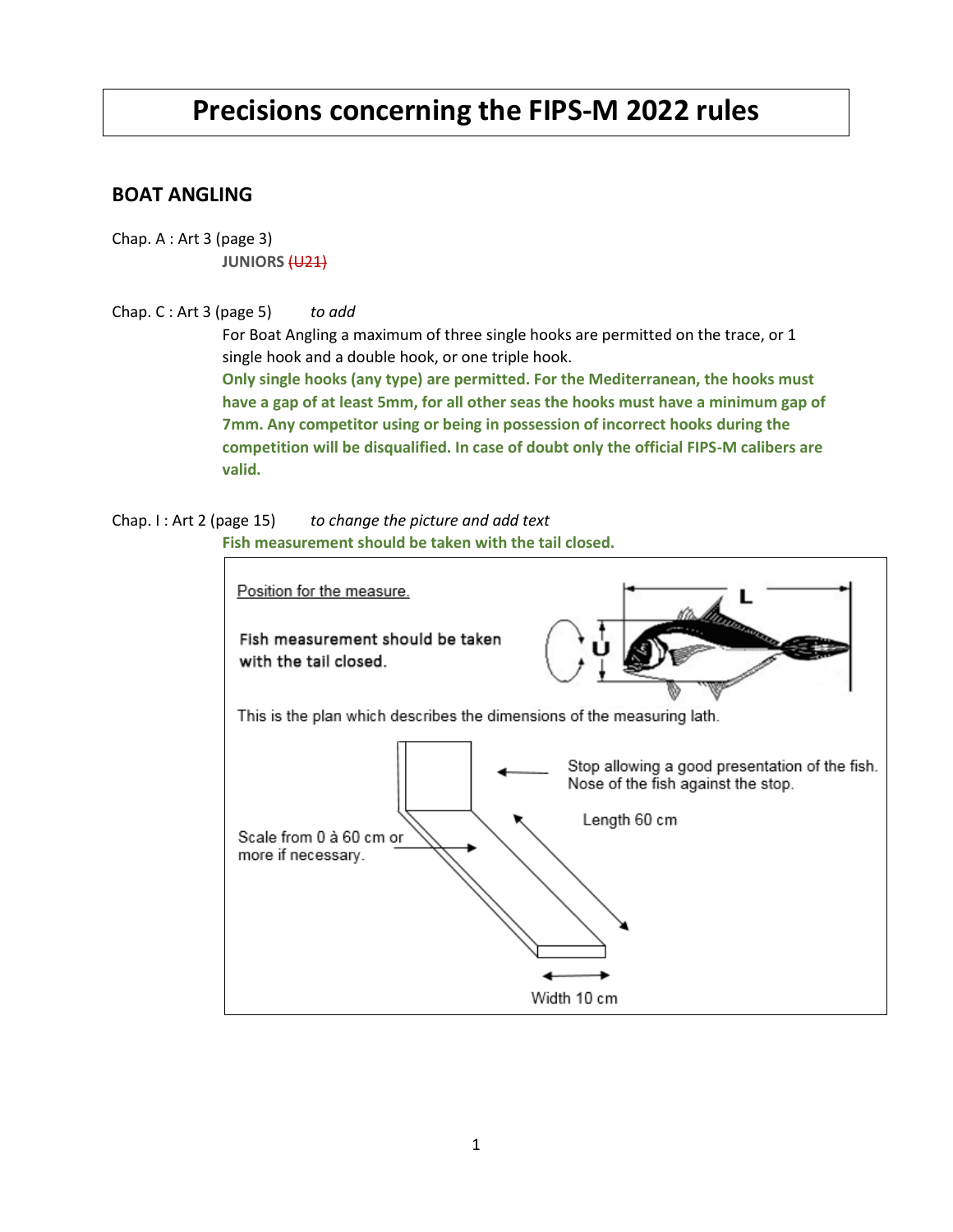# **SHORE ANGLING**

Chap. B : Art. 4 et Art. 5 (page 3) **JUNIORS** (U21) - **Youth** (U16)

Chap. E. Art.  $6$  (page  $5$ ) to add **In case of doubt only the official FIPS-M calibers are valid.**

Chap. E : Art. 10 (page 5) *to add*

Bait prepared before the start of the competition must be done away from the sea at the back of a competitors area.

**Only captains/vice-captains can enter the fishing area, before the start of the competition, to help their anglers with the preparation of the equipment.**

Chap. E :Art. 24 (page 6) *to add*

Fish under the minimum legal size or during catch and release event should be returned to the water at the point of capture after being verified by a steward. **The angler is responsible for his fish. He must check the measure and sign the score sheet (for each fish). The control and signature can also be done by the captain/vicecaptain of the respective team (not by the reserve angler).**

#### Chap. I : Art 2 (page 9) *to change the picture and add text* **Fish measurement should be taken with the tail closed.**

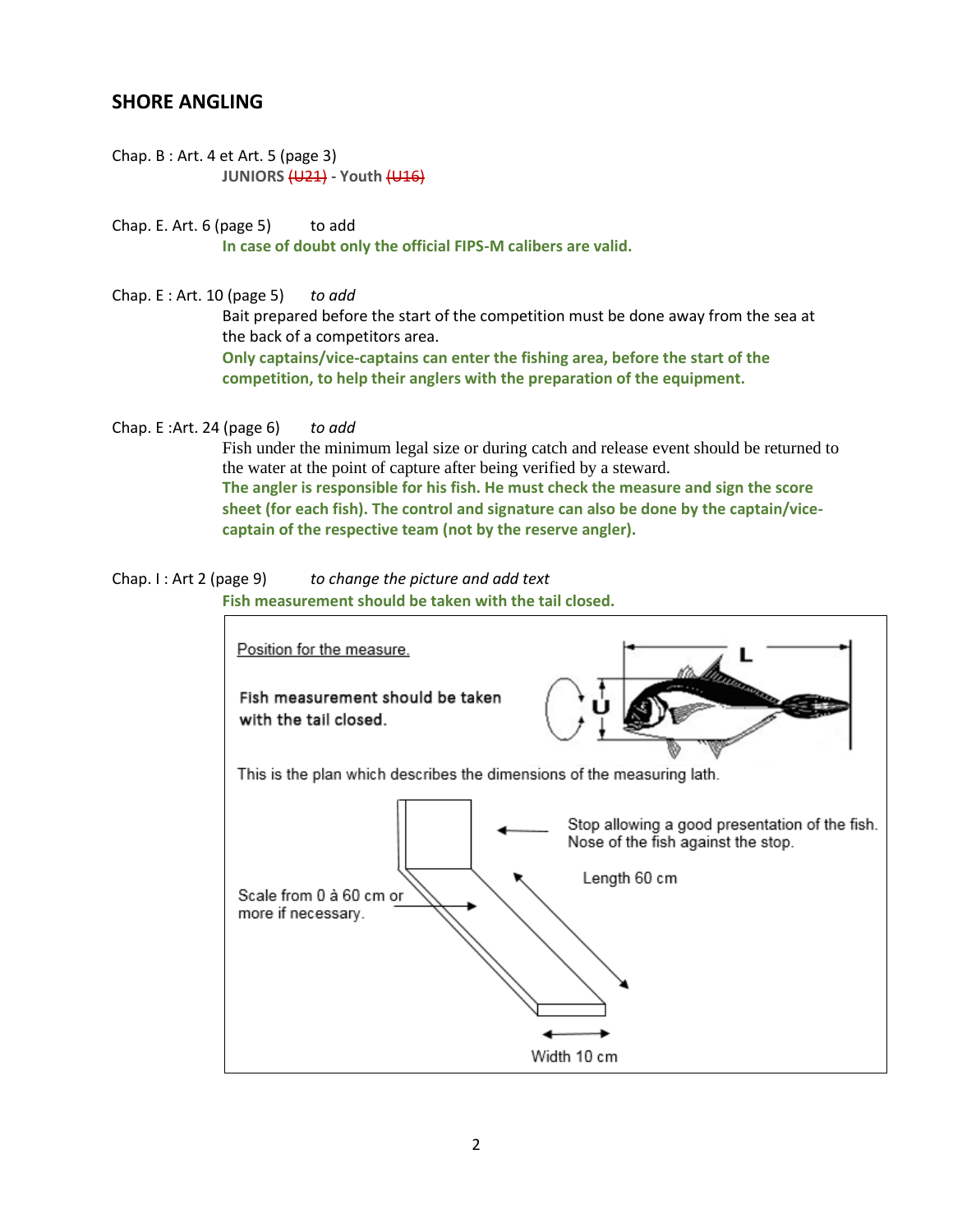# **LONG CASTING OF SEA WEIGHTS**

## Art. 9.02 (page 6): *to add*

The casting area is separated from the zone by a beam 3.50 meters long and 10 cm high, of a material which should not entail any risk injury for the caster. **The virtual line continues without limit on both sides of the beam.**

# **BIG GAME**

## Chap. A : Art 2.06 (page 4) *to add*

The use of individual electronic instruments is not allowed (Mobile, GPS, echosounder, **Panoptix** ...). Fishing must be based on the know-how of the fisherman (skill) and not on the electronic instruments. For the Big Game, the instruments are an integral part of the boat. The lack of instruments must be considered as a failure and must result in the substitution of the boat.

# Chap. A : Art 3.1 (page 3) *to delete and to add*

For technical reasons, the participation is limited to 2 teams per nation composed of 2 to 5 competitors (maximum of anglers/team given by the organizer) are allowed. (Fishing from drifting boat: maximum 4 anglers)

**It is forbidden for teams to have their own boats to participate in the FIPS-M championship.**

## Chap. A : Art 4.2 (page 5) *to add after point 3*

**At the end of the match the steward takes 10 meters of the main line of the rods that have caught fish (up from the connection with the double line), winds it on a reel provided by the organization and puts it in a small bag signed by the angler who caught the fish. The steward must keep the piece of line with the score sheet to give to the Jury, in order to test it.**

# Chap. A: Art 5.2 (page 6) d*elete "yellow flag"*»

All the boats should be equipped with a radio transmitter-receiver (VHF), a GPS, a yellow flag to indicate a fight with a fish, as well as a sign showing the boat identification letter. Boat equipment has to be in accordance with the nautical regulations. Lifesaving equipment must meet the rules of the country where the competition is held.

## Chap. A : Art 5.5 (page 6) to *delete*

The competition management must notify the captains of the boats engaged in the competition to keep a minimum distance of 1/2 mile from the back or sides of the boat, which is in fight with a fish. When playing a fish this must be indicated by a special flag and must be communicated by radio to all the other boats participating in the championship. With the approval of the skipper and the angler fighting with a fish, the commissioners' boat or the press boat may approach with caution at a reasonable distance to allow them to take pictures or to film.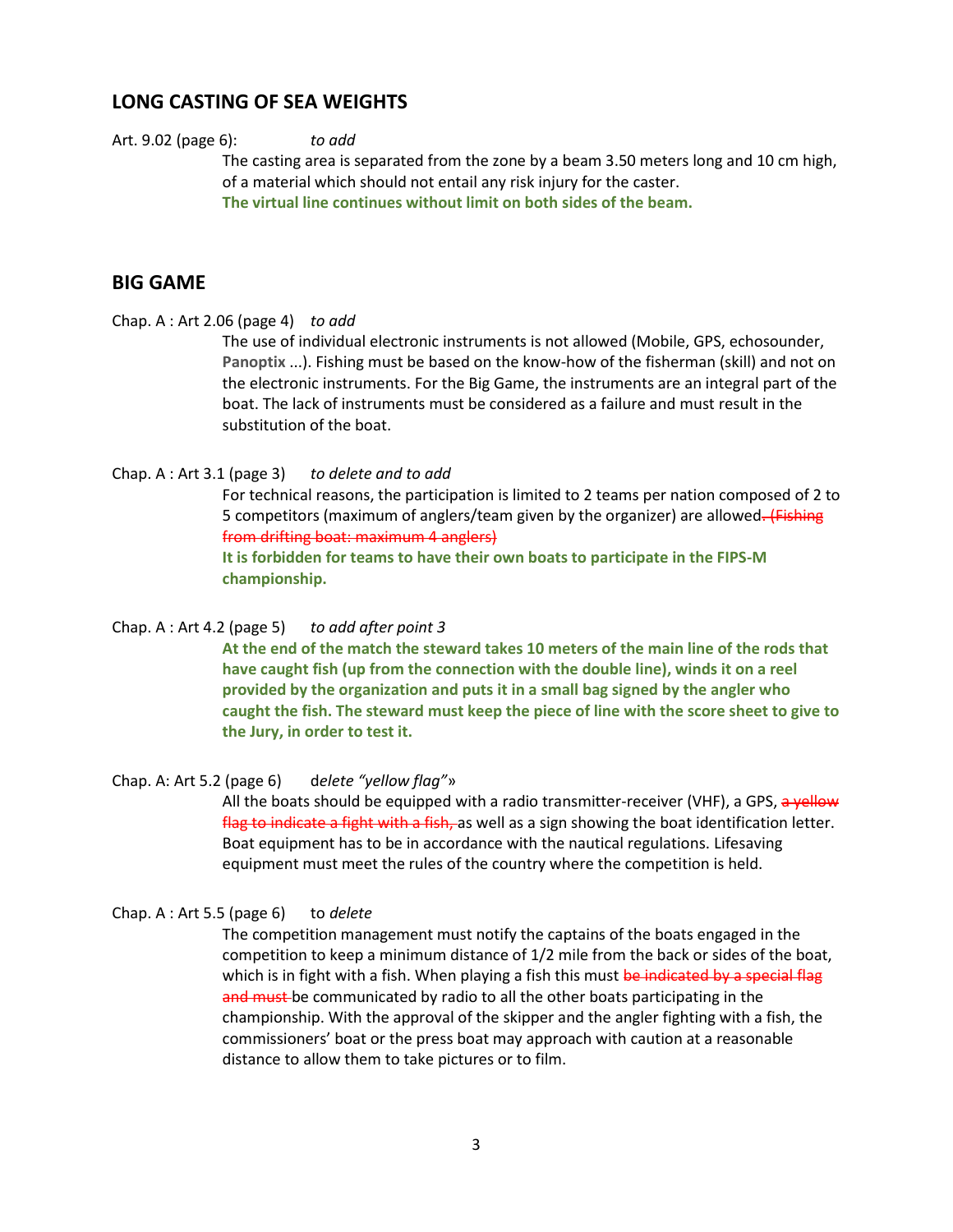# Chap. A : Art 5.6. (page 6) *to add*

Each team, must immediately inform the competition management per radio (VHF) about every bite, indicating:

- 1. the number and name of the boat
- 2. the name of the angler fighting
- 3. the time of the bite
- 4. GPS position
- **5. the time of the release**

## Chap. A : Art 7.2. (page 7) *to add*

Once the competition is over, the rods must be removed from the railing of the boat. Any boat found after the finish time with a rod on the railing of the boat, whether the line is in the water or not, will be disqualified. This eliminates any possibility of complaint from another competitor by consideration the difficulty of judging at distance if a line is in the water or not.

**When the boat is running at high speed to return to the harbour, the rods can be put in the gunwales to avoid being damaged.**

## Exception:

However, if an angler is still fighting a fish, which was hooked before the end of the competition, the continuation of the fight with the fish and the name of the angler have to be announced by radio. All the other lines must be taken immediately out of water, and removed from the railing of the boat. **The Jury will establish and communicate by radio the time to complete the fight and to be added to the time needed to return to the harbour.**

## Chap C : Art. 8 (page 11) *precision to add*

During the fight with a fish the captain of the team may ask the skipper to leave the anchorage for the time necessary to retrieve, measure and release the fish. If there is another strike while the anchorage is tired the fish will not count.

**Precisions concerning the double strike (Boat at anchor) If the boat is anchored and if within one (1) minute of the first strike there is a second strike (= double strike) both fish count. If the second strike occurs after one minute, the second fish does not count.**

# Chap. E : Art 17 point 11 (page 18) *to delete*

It is forbidden to use tongs to hold fish by the mouth. It is allowed to use all instruments (lassos and similar) that can facilitate the release and rapid removal of the hook.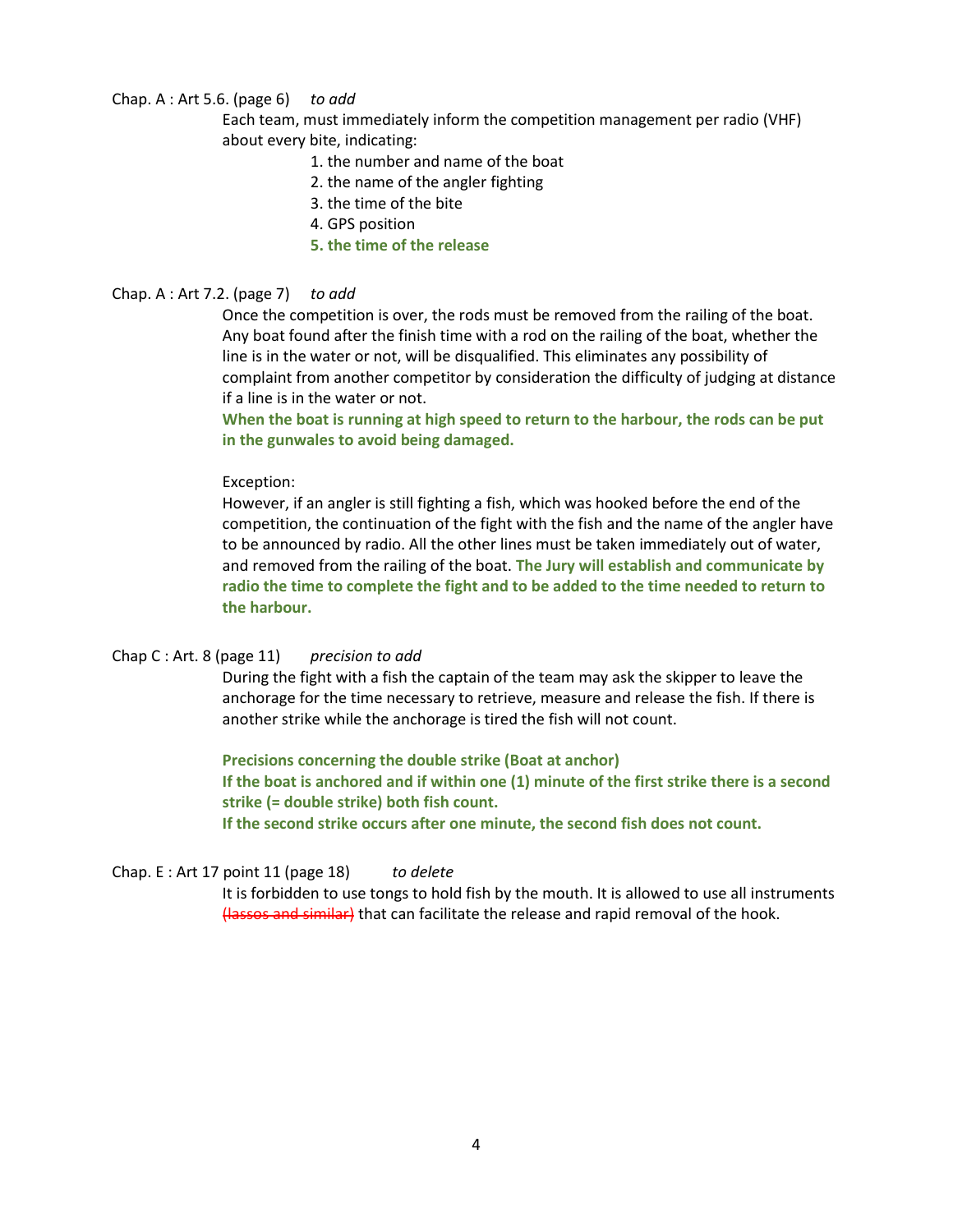# **GENERAL RULES**

Chap IV : Art 3.04 (page 17) *to add*

A competition can only be stopped or the time changed with the agreement of the competition management and international jury.. **In the event of a storm and lightning, the rods must be placed immediately in a horizontal position.**

Chap. IV : Art. 8.05 (page 24) *to add* **In case of doubt only the official FIPS-M calibers are valid.**

# **Cases of disqualification** (non-exhaustive list)

- *Any competitor who uses or possesses hooks outside of FIPS-M rules during competition.*
- *The use of additives for baits (such as dyes or odorants).*
- *The use of bait other than that provided by the organization*
- *Use of unauthorized equipment*
- *The action of trying to hook the fish with jerky movements or line jumps*
- *Place more than 3 floats per leader*
- *Place floats larger than 15 mm (1.5 cm)*
- *Keeping or trying to present for measure a fish not caught by himself to the commissioner*
- *Dispute and violent fight between 2 anglers lead to the disqualification of both*

# **Warning of the angler in evidence** (non-exhaustive list)

*(The fisherman's second warning in evidence results in disqualification even if the offense is repeated on another day of the competition)*

- *Resuming fishing before putting the captured fish in a container with fresh water. The fish will not count for the ranking and the angler will be warned. He will be disqualified imperatively in case of repetition.*
- *Casts must be made straight ahead of the angler's position. In certain circumstances (very strong winds or currents) casting can be done upstream, but always in a way that other anglers are not disturbed.*
- *The choice of weights is free; however, the weight cannot be less than the authorized weight. In extreme weather conditions, heavier weights or even grapple weights must be used so as not to disturb neighbouring competitors.*